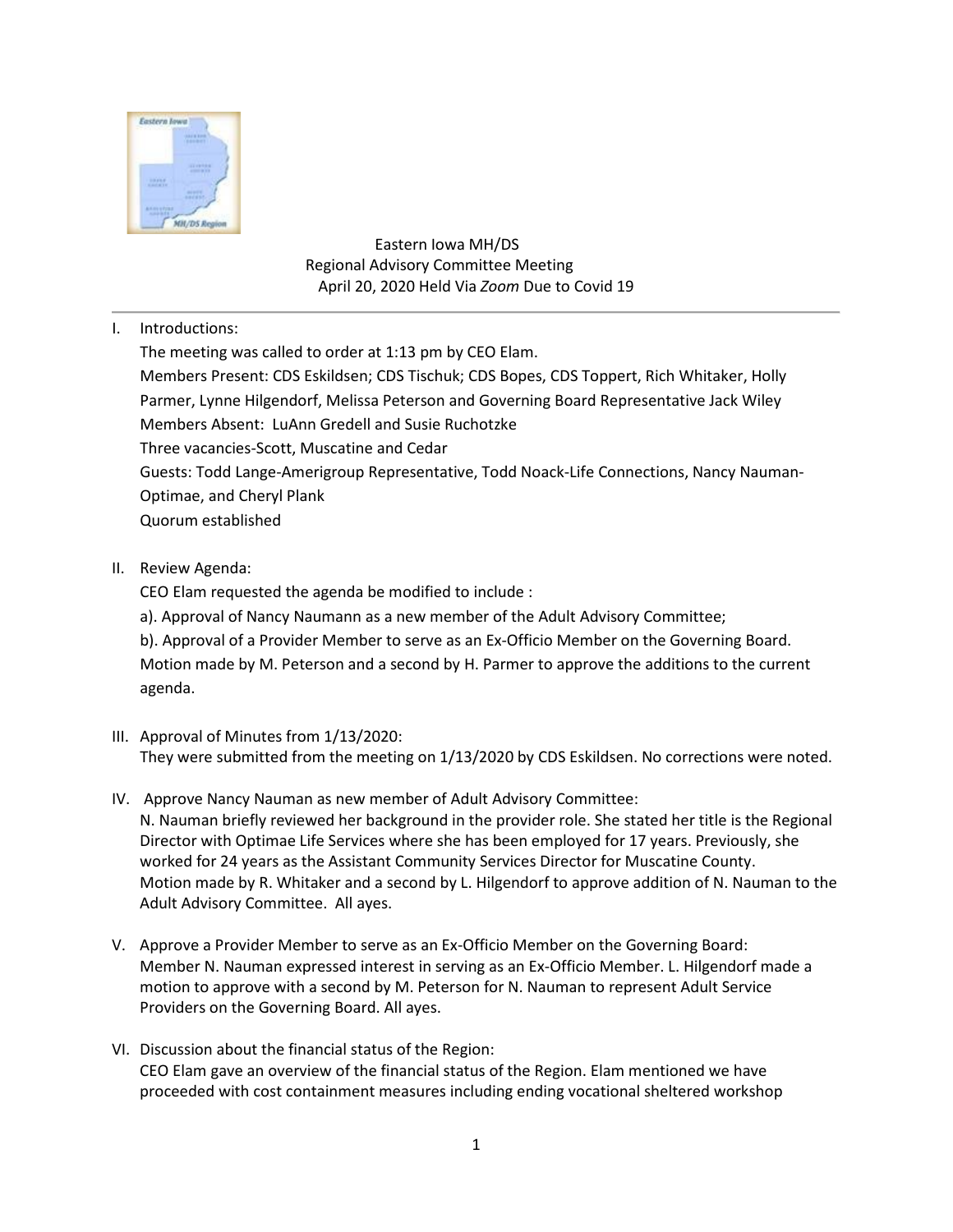services, starting waiting lists for individuals with DD/BI diagnosis and working with RCF's to move individuals into community based placement. She stated we need to look at the need of the service and not the want of the service.

VII. Discussion on the FY 21 Annual Service and Budget Plan:

CEO Elam noted Muscatine has been re-appointed to the EI Region so the budget is now 8.9 million and revenue of 9.2 million. She discussed no provider rate increases for FY 21. Also, in the Annual Service and Budget Plan the Region plans on partnering with another Region for Access Centers and Sub-acute beds. She noted we show a projected ending fund balance in 6/30/2021 to be 3.1 million dollars due to the elimination of the cost of Sheltered Workshop funding along with reducing funding for Ongoing Rental Subsidy, transportation and Clinical Work Services Experience Progams at the local mental health centers.

## VIII.Legislative Update:

CEO Elam stated legislative staff "sent" home due to the COVID 19 pandemic. R. Whittaker shared he had been in communication with Theresa Armstrong of DHS about Medicaid FMAP but no plans were mentioned of how the monies would be redistributed back to providers. Guest member Cheryl Plank added that ISAC is working with legislative staff to develop some sort of retention plan for providers to help stabilize medicaid funded providers. Workforce Development and voluntary shared work at Vera French, per R. Whittaker, are some examples of how that agency is trying to stay fiscally sound during the pandemic. Guest member Todd Lange from Amerigroup also provided some feedback from the East Central Region and noted he is having conversations with legislatures who are looking at spending by the Region and not policy bills.

IX. Discussion about HF 690 Children's Mental Health System:

CDS Elam gave brief overview of the current status of the Children's Mental Health System in the EI Region. The Implementation Plan is now due to the State by May  $1<sup>st</sup>$ . Our Region also needs to amend its 28E to include the Children's system changes. Other noteworthy events are a Stakeholder meeting scheduled to be held on 4/23/2020 to inform, educate and solicit interest from providers of children's services within the Region. Lastly, the Management Plan will be updated to again, to include the provision and addition of children's services.

X. Todd Noack-update on Peer Support:

Noack reminded everyone that monthly meetings are scheduled the  $1<sup>st</sup>$  Thursday of each month. Currently, meetings are being held through Zoom because of the COVID issues. Meetings continue to focus on strategies to support each other/healthy behaviors and habits. Also, on March 17, Life Connections also transitioned to a virtual wellness support offering support. He mentioned Rhonda's House had recently gone to a Support Line only due to pandemic.

XI. Update on Crisis Services:

CEO Elam let everyone know Mobile Crisis Outreach is now phone contacts only due to COVID crisis however, Crisis Residential is still available along with Telehealth in the ED's. Community Based Care Coordinators are also limiting contact. Important to remind individuals we are still offering crisis services, just in a different format.

XII. Other Items: None noted.